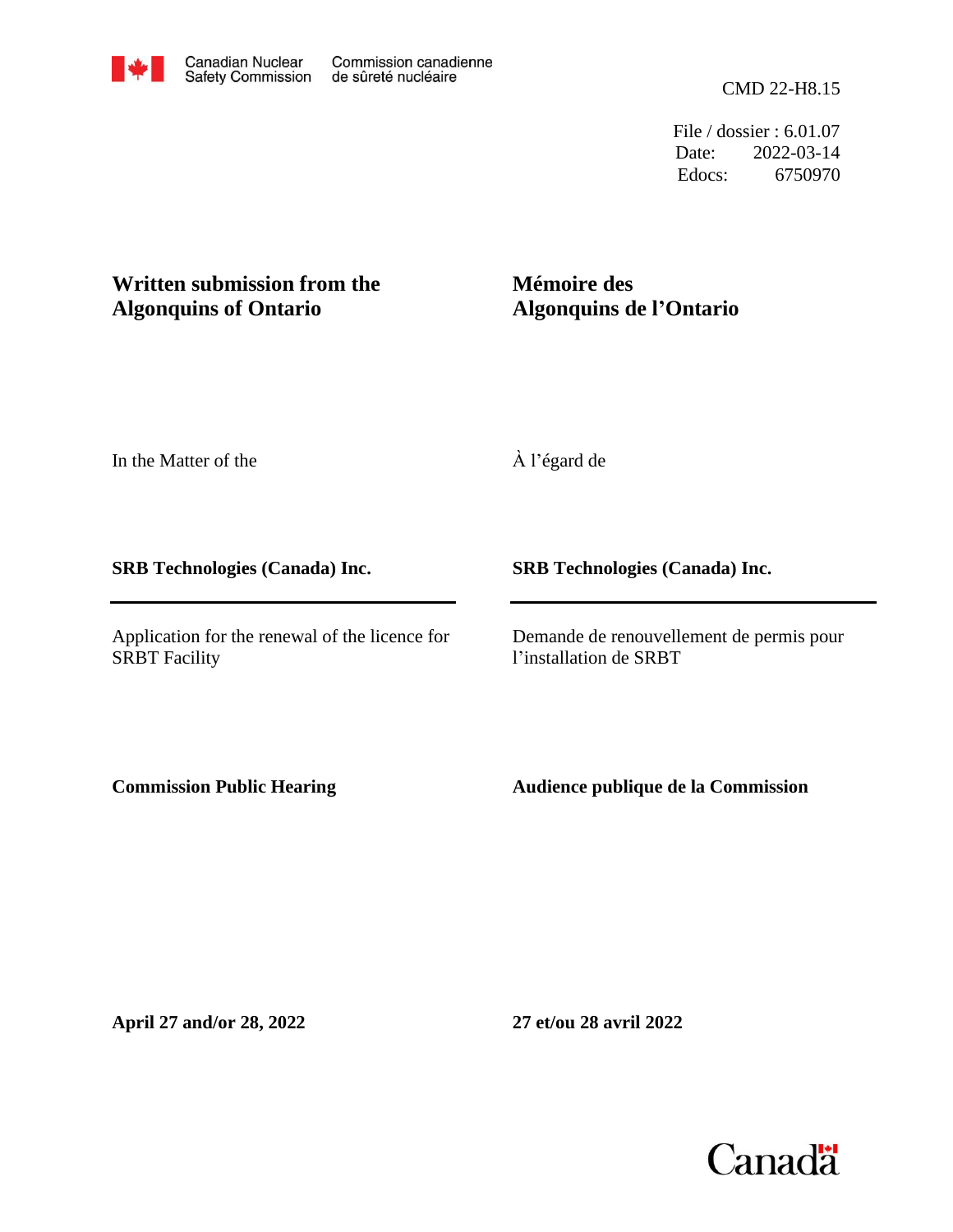

**Technical Review of SRB Technologies (Canada) Inc. Application for Class IB Nuclear Substance Processing Facility Operating Licence**



**Algonquins of Ontario Consultation Office** 31 Riverside Drive, Suite 101 Pembroke, ON K8A 8R6 **Phone:** 1-855-735-3759 **Fax:** 613-735-6307 **Email:** [algonquins@tanakiwin.com](mailto:algonquins@tanakiwin.com)

### **www.tanakiwin.co m**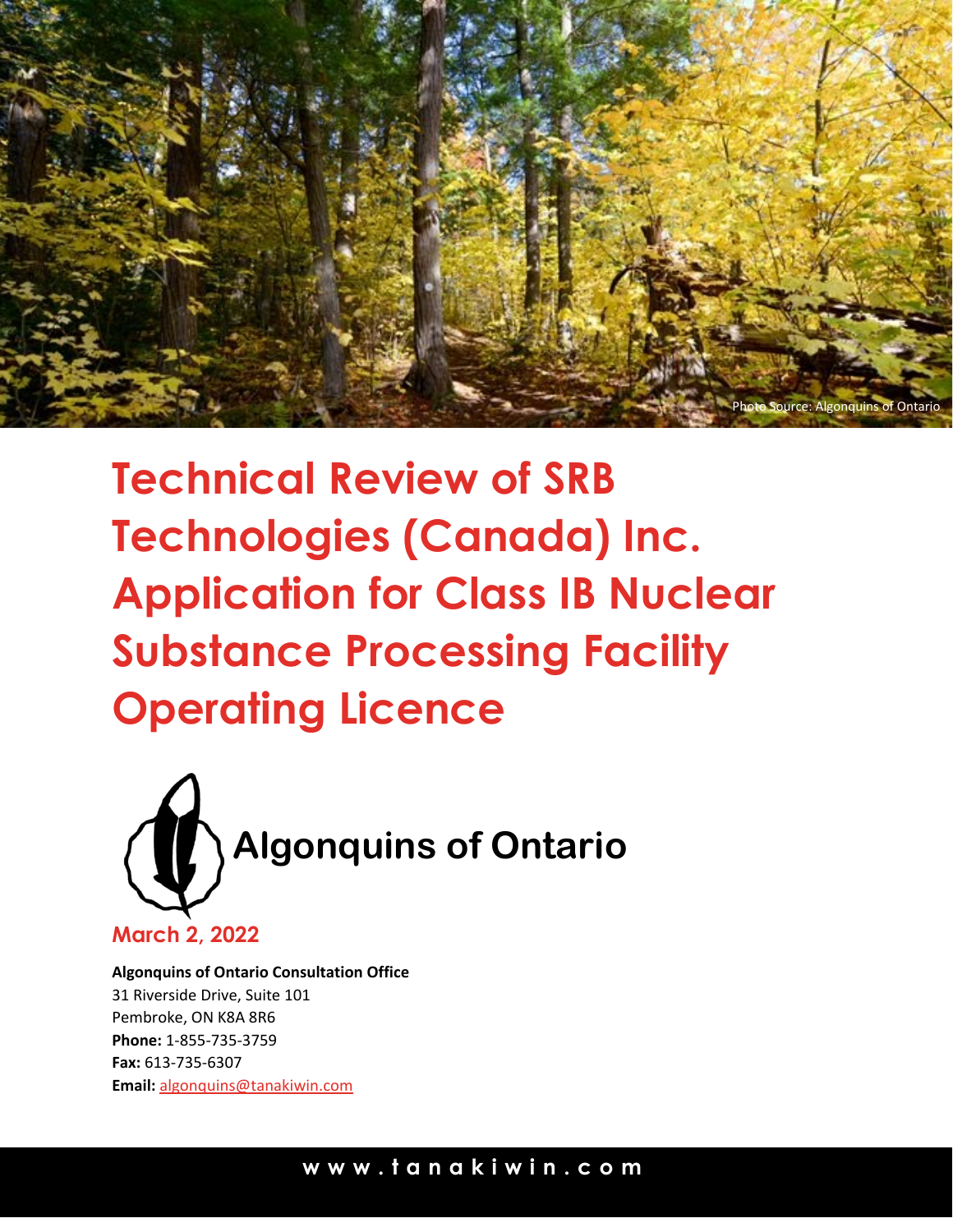# **Contents**

| 1.0 |                                                                                  |  |
|-----|----------------------------------------------------------------------------------|--|
| 2.0 |                                                                                  |  |
| 2.1 |                                                                                  |  |
| 2.2 |                                                                                  |  |
| 3.0 |                                                                                  |  |
| 3.1 |                                                                                  |  |
| 3.2 |                                                                                  |  |
| 3.3 |                                                                                  |  |
| 4.0 |                                                                                  |  |
| 4.1 |                                                                                  |  |
| 4.2 | Summary of CNSC Review of SRB Technologies (Canada) Inc. Licence Application  10 |  |
| 4.3 |                                                                                  |  |
| 5.0 |                                                                                  |  |
|     |                                                                                  |  |

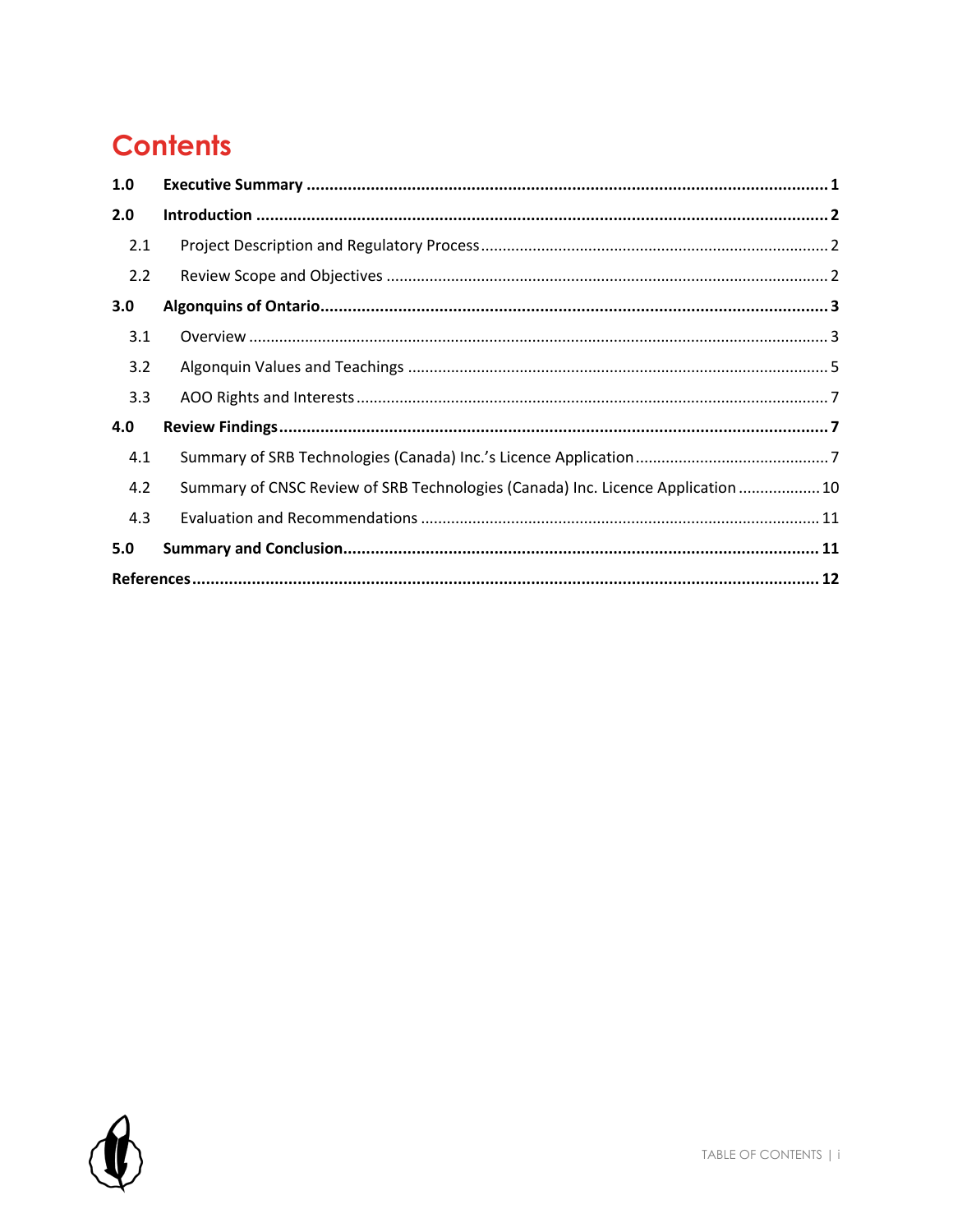# <span id="page-3-0"></span>**1.0 Executive Summary**

SRB Technologies (Canada) Inc. (SRBT, the Proponent) has applied to the Canadian Nuclear Safety Commission (CNSC) for a Class IB nuclear substance processing facility licence. If granted, the licence would allow SRBT to continue operating a tritium processing facility on the outskirts of Pembroke, Ontario, for the purposes of manufacturing radiation devices. The facility is a leased space located within an industrial building, which has been in operation since 1990 and is currently operated by SRBT. The current licence being sought by SRBT is intended to cover a period of 15 years, commencing on July 1, 2022 and ending on June 30, 2037.

SRBT intends on continuing to use the tritium processing facility to produce gaseous tritium light sources and radiation devices containing the gaseous tritium light sources, such as self-luminous safety signs and devices. SRBT has indicated in their license application that the requested activities outlined in the application are the same as those currently permitted under their existing license.

SRBT has demonstrated in their licence application that the effective doses of radiation to both nuclear energy workers and the public are very low and within the acceptable limits. Also, SRBT noted that during their current seven-year license term, there have been no radiation doses that have met levels triggering action by SRBT. As well, SRBT's 2017 Safety Analysis Report noted that even under a worstcase incident, workers and members of the public affected are not expected to exceed the effective dose limits outlined in Canada's *Radiation Protection Regulations*.

In 2020, SRBT conducted an Environmental Risk Assessment (ERA), which included participation of community members from Algonquins of Pikwakanagan First Nation in sampling activities. The ERA was accepted by CNSC in 2021, and it showed that terrestrial and aquatic receptors remain protected from radiological releases from SRBT as well as from physical stressors associated with the facility.

In their license application, SRBT stated they have conducted outreach activities with local Indigenous communities to provide information, including about their company, to help foster and sustain meaningful long-term relationships. SRBT also mentioned in their license renewal application that they are a member of the Canadian Council for Aboriginal Business (CCAB).

SRBT has further outlined that they intend to continue building relationships with Indigenous communities near the facility, and that these relationships could help to inform operational improvements and reduction in environmental impacts.

As the AOO did not identify any significant environmental or human health concerns during our review of SRBT's licence application, no issues or concerns have been identified by the AOO.

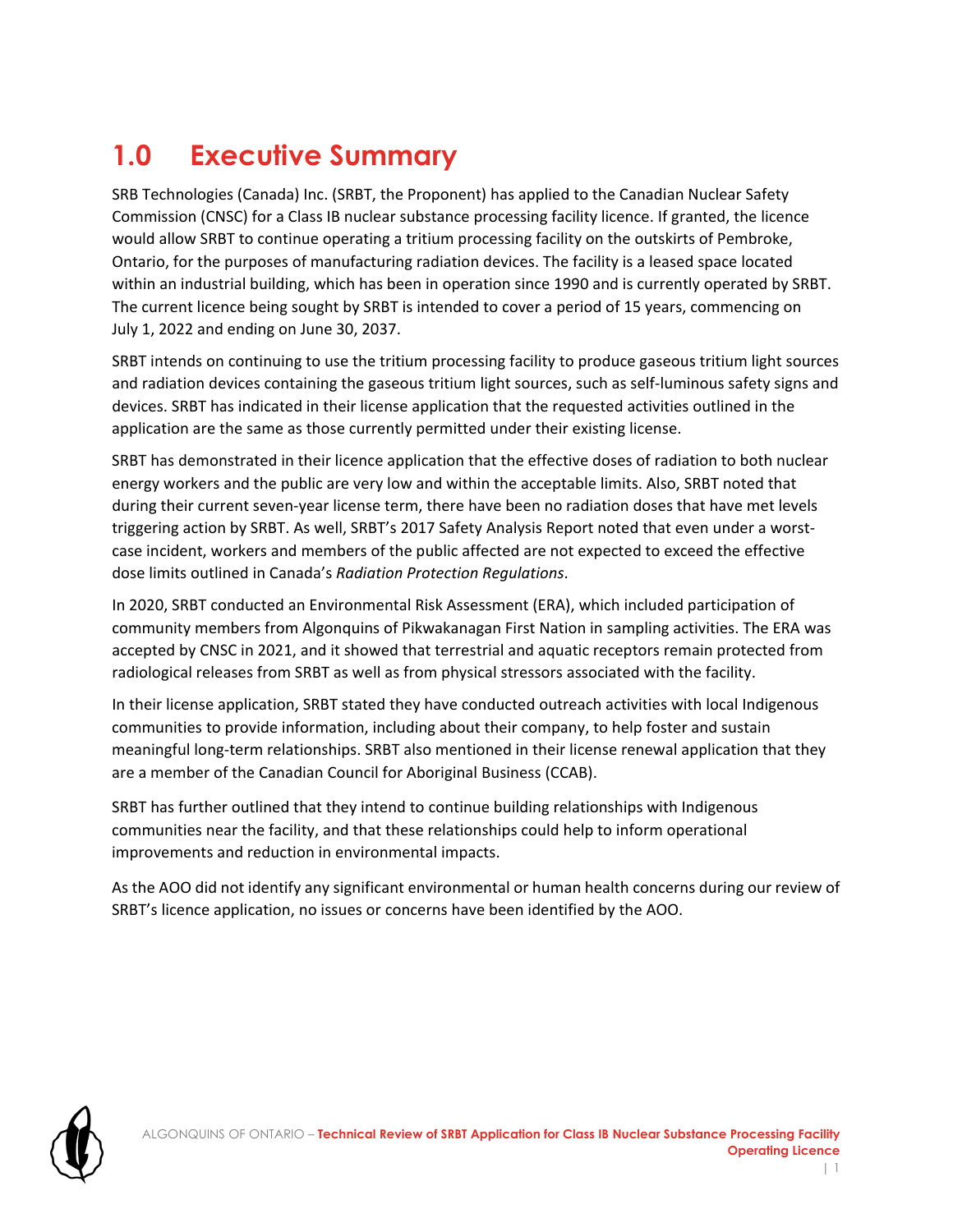# <span id="page-4-0"></span>**2.0 Introduction**

### <span id="page-4-1"></span>**2.1 Project Description and Regulatory Process**

In June 2021, SRB Technologies (Canada) Inc. (SRBT, the Proponent) applied to the Canadian Nuclear Safety Commission (CNSC) for the renewal of a Class IB Nuclear Substance Processing Facility Operating License. The current license was issued by the CNSC in 2015 for a period of seven years and is set to expire on June 30, 2022. The licence renewal application would allow for SRBT to continue to operate a tritium processing facility located on the outskirts of Pembroke, Ontario. The proposed facility is located within the existing nuclear substance processing facility which has been operated by SRBT since 1990 under licenses issued by the CNSC and its predecessor, the Atomic Energy Control Board. The licence being sought by SRBT is intended to cover a period of 15 years, commencing on July 1, 2022, and ending on June 30, 2037.

SRBT intends on using the tritium processing facility to produce gaseous tritium light sources and radiation devices containing gaseous tritium light sources, such as self-luminous safety signs and devices. Tritium is a radioactive isotope of hydrogen that can occur naturally in the environment, emitting a low-energy beta particle as it decays into Helium-3. It can also be produced artificially as a byproduct of nuclear reactors and power generation and converted into tritium gas. The captured gas from these processes, which is stored as a metal tritide, is sourced by SRBT for tritium processing. The technology used for processing was developed in the United Kingdom by the precursor of SRBT.

The Proponent has indicated in their licence renewal application that if they are granted the Class IB licence, they intend to use the same systems and procedures that were authorized during their most recent license period. In 2020, SRBT completed an Environmental Risk Assessment (ERA) in accordance with CSA Standard N288. 6-12, for which a report was published. The recommendations outlined in the ERA report will be incorporated into SRBT's Environmental Management System throughout the next four years. Also in 2020, the CNSC reported on the oversight and compliance performance of the SRBT facility through the annual Regulatory Oversight Reports for Uranium and Nuclear Substance Processing Facilities and Research Reactors, which concluded that the SRBT facility operated safely that year.

CNSC will be holding a public hearing on April 13-14, 2022, to consider the application from SRBT for the renewal of a Class IB Nuclear Substance Processing Facility Operating License. CNSC staff have reviewed the licence renewal application based on the regulatory and technical requirements outlined in the *Class I Nuclear Facilities Regulations*, the *General Nuclear Safety and Control Regulations*, and the *Nuclear Safety and Control Act*. As well, CNSC staff used the facility's ERA, Annual Compliance Monitoring Reports, and the Preliminary Decommissioning Plan to inform their review of the license application. The results of the CNSC staff review and assessment will be considered at the Commission Public Hearing being held on April 13-14, 2022.

### <span id="page-4-2"></span>**2.2 Review Scope and Objectives**

The nuclear substance processing facility where SRBT is requesting to continue to operate a tritium processing facility is located within the unceded AOO Settlement Area, over which unextinguished

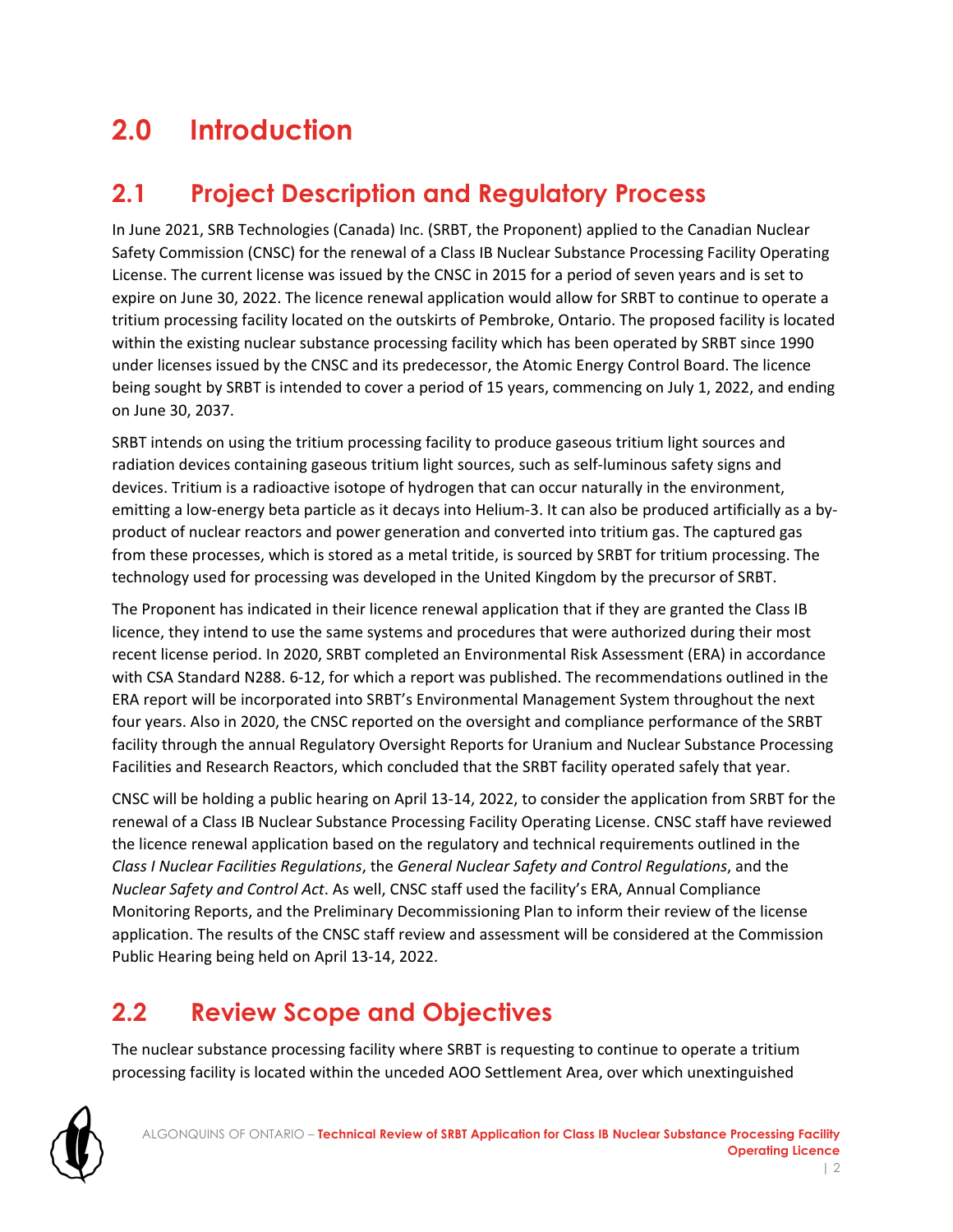Aboriginal Rights and title are asserted. As such, the CNSC has provided participant funding to support the AOO's participation in the licence application review and Commission hearing process for SRBT's licence application.

Shared Value Solutions Ltd. has been retained by the AOO to review SRBT's licence application and identify potential impacts to the AOO's Aboriginal [section 35] Rights. The scope of SVS' review focused on identifying any environmental, human health, or safety risks, in addition to any potential impacts to Aboriginal Rights and interests. SVS reviewed both the SRBT licence application and the CNSC's review and assessment of the licence application, as presented in the Commission Member Document.

# <span id="page-5-0"></span>**3.0 Algonquins of Ontario**

### <span id="page-5-1"></span>**3.1 Overview**

The Algonquins of Ontario (AOO) are on a journey of survival, rebuilding and self-sufficiency – a journey of reconciliation. This journey began nearly 250 years ago when the first Algonquin petition was submitted to the Crown in 1772.

The Algonquins lived in present-day Ontario for thousands of years before Europeans arrived. Their territory originally extended from the St. Lawrence River to the French River in the west, south to the Adirondack mountains in New York State, and north above Lake Abitibi. Over the past several hundred years, the description of the unceded AOO Settlement Area has changed to be the lands and waters on both sides of the Kichi-Sìbì<sup>[1](#page-5-2)</sup> (Ottawa River) watershed from modern Hawkesbury to Lake Nipissing and north past the headwaters of the Kichi-Sìbì. Today, the following ten Algonquin communities comprise the Algonquins of Ontario:

- The Algonquins of Pikwakanagan
- Antoine
- Kijicho Manito Madaouskarini
- **Bonnechere**
- Greater Golden Lake
- Mattawa/North Bay
- Ottawa

<span id="page-5-2"></span>*<sup>1</sup> The Ottawa River, otherwise known as the Big River, has also been referred to in the Algonquin language as "Kichi-Sìbì," "Kichissippi" "Kitchissippi," and "Kichisippi."*

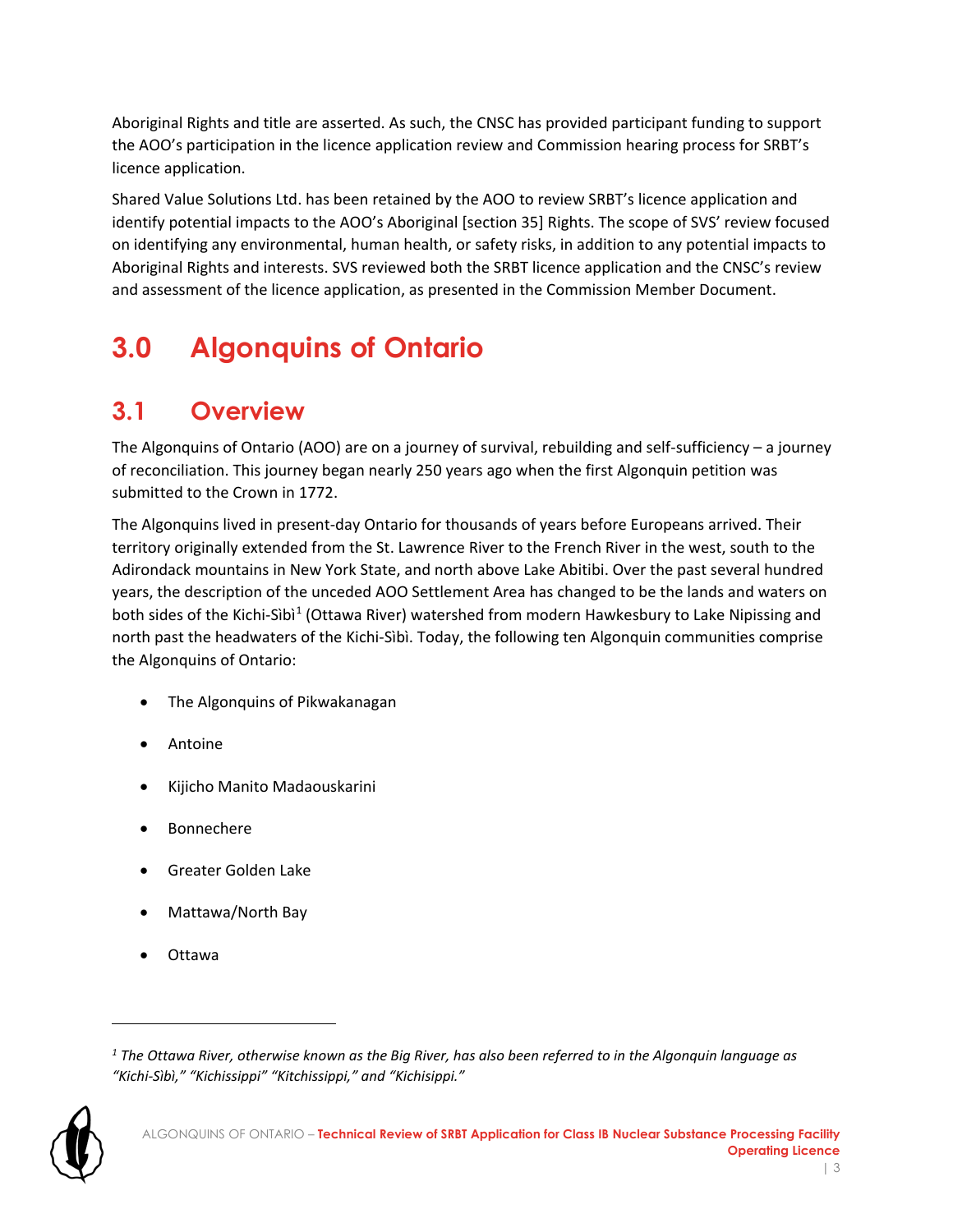- Shabot Obaadjiwan
- Snimikobi (Ardoch)
- Whitney and Area

Based on a protocol signed in 2004, these communities are working together to provide a unified approach to negotiate a modern-day treaty. The AOO land claim includes an area of nine million acres within the watersheds of the Kichi-Sìbì and the Mattawa River in Ontario. The majority of Algonquin Provincial Park lies within the Ottawa River watershed and thus within the unceded AOO Settlement Area.

The Algonquins of Pikwakanagan First Nation (known at the time as the Algonquins of Golden Lake) commenced the land claim by formally submitting the most recent petition with supporting research to the Government of Canada in 1983 and the Government of Ontario in 1985. The Province of Ontario accepted the claim for negotiations in 1991 and the Government of Canada in 1992. Since then, the negotiations, which are intended to culminate in an Algonquin Treaty, have grown to include ten communities that comprise the AOO.

The unceded AOO Settlement Area, shown in Figure 1 below, includes an area of more than nine million acres within the watersheds of the Kichi-Sìbì and the Mattawa River in Ontario, unceded territory that covers most of eastern Ontario, including Ottawa and most of Algonquin Provincial Park. More than 1.2 million people live and work within the unceded AOO Settlement Area. There are 84 municipal jurisdictions fully and partially located within the unceded AOO Settlement Area, including 75 lower- and single-tier municipalities and nine upper-tier counties.

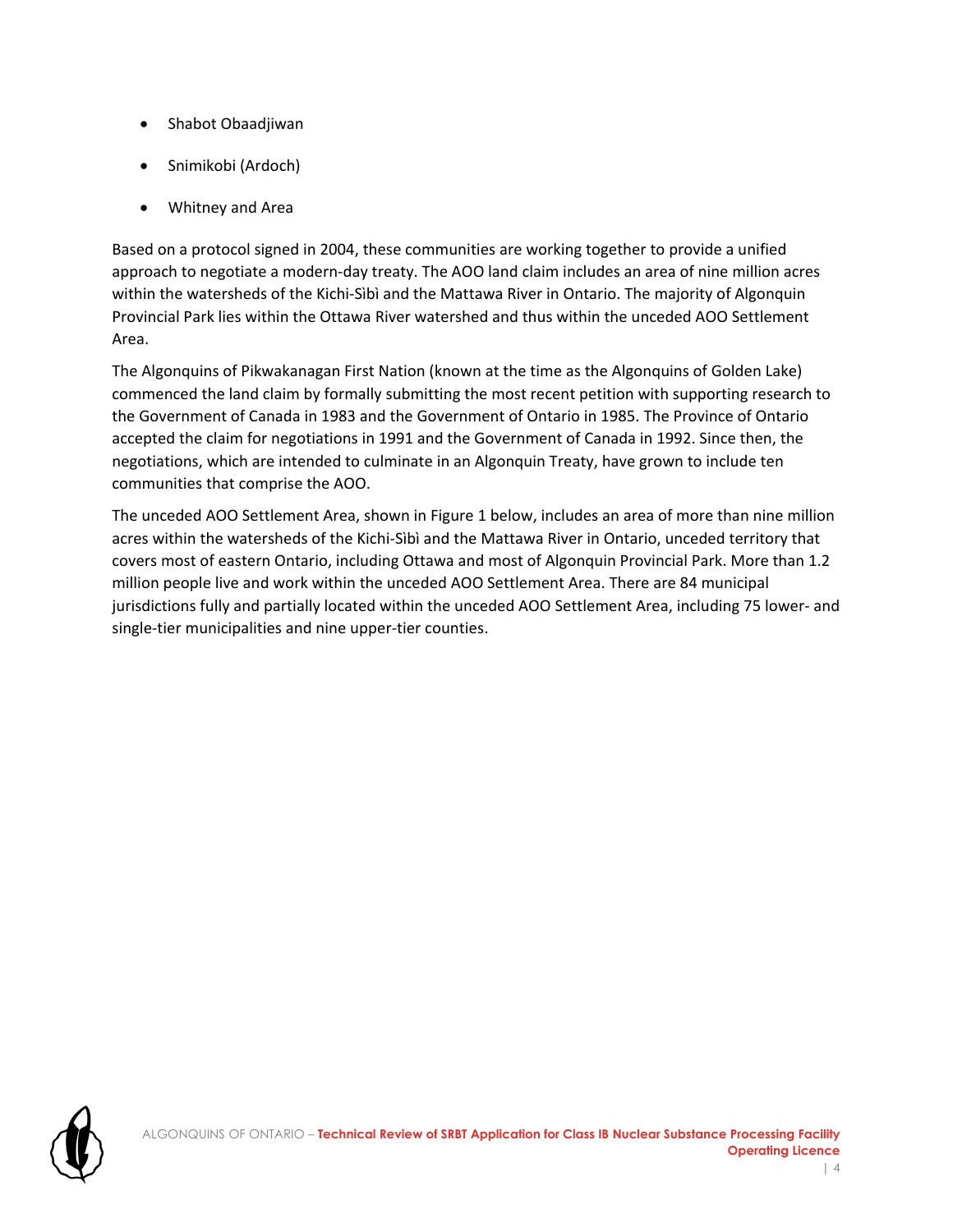# Algonquins of Ontario Settlement Area Boundary



*Figure 1: Algonquins of Ontario unceded Settlement Area Boundary (Source: Algonquins of Ontario)*

### <span id="page-7-0"></span>**3.2 Algonquin Values and Teachings**

Today, Algonquins in Ontario share a history of common interests, traditions and needs arising from our common heritage. In the following section, we will outline several Algonquin practices and teachings that are fundamental to putting this consultation and accommodation protocol in context.

In developing these comments, we have been guided by the spirit and intent of the Teachings of the Seven Grandfathers. These teachings have been passed down from generation to generation and continue to be practiced today:

- Honesty (Kwayakoziwin): Honesty in facing a situation is to be brave;
- Humility (Tabasenindizowin): Humility is to know yourself as a sacred part of Creation;
- Respect (Manàdjìyàn): To honour all Creation is to have Respect;
- Bravery (Sòngideyewin): Bravery is to face the foe with integrity;
- Wisdom (Nibwàkàwin): To cherish knowledge is to know Wisdom;
- Love (Sàgìhidiwin): To know Love is to know peace; and
- Truth (Tebwewin): Truth is to know all of these things

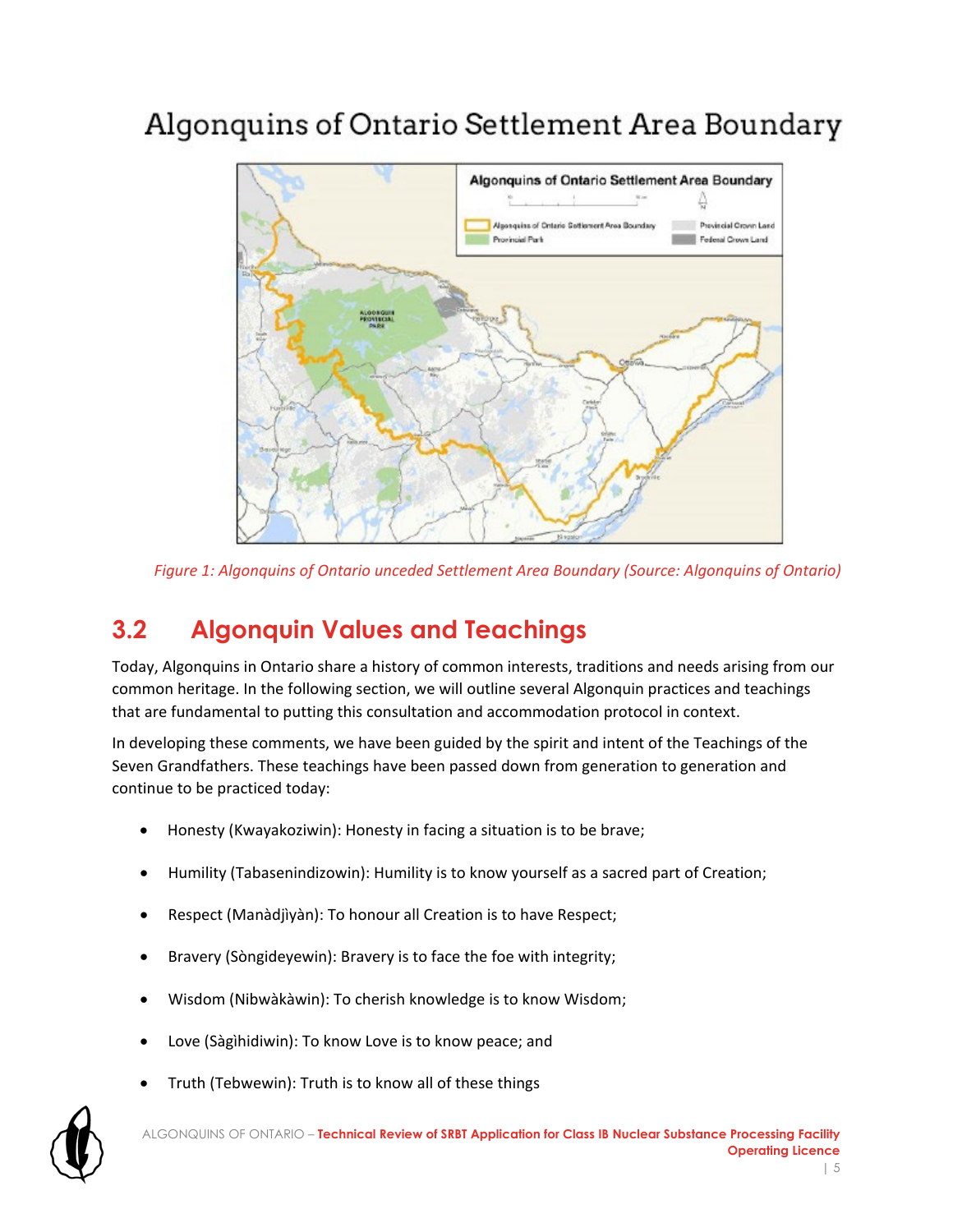The AOO survival on this land for thousands of years required us to apply our teachings to ensure the protection of the lands and waters upon which we rely. These teachings serve as the original instructions or "natural laws" that were built into our way of life. "Sustainability" is a modern term, but sustainability was long in practice by our people and our ancestors. There were consequences that occurred when we strayed from our natural teachings, instructions, and laws. We were constantly monitoring the environment and if changes occurred, we would adapt. It was (and is) a matter of survival. We had, and continue to have, deep connections to the land.

Some examples of teachings related to the protection of the environment of today and yesterday include the following:

- Harvest one area for one season then move on elsewhere so the area that has been recently harvested can replenish.
- Be conscious of where your feet touch the ground (even as an individual, we can have impacts on the land).
- We are stewards of the land and have a responsibility to protect the lands and waters.
- Show love for all aspects of the environment, down to the smallest part.
- We are all part of nature we are all equal.

Protection and interaction with the lands and waters of our territory have been central to our existence for thousands of years. We maintained this connection to the land despite the arrival of Europeans to our territory. However, this arrival dramatically impacted our way of life.

Harvesting of flora and fauna for food and trade has been integral to the Algonquin way of life since time immemorial. These practices embody an inherent respect for the environment and a fundamental commitment to the sustainable management of resources that have been passed from generation to generation.

The rights of Aboriginal people in Canada to engage in traditional activities, including the harvesting of wildlife, fish, migratory birds, and plants, is recognized by the Constitution Act, 1982 and upheld by the Supreme Court of Canada. As stewards of our ancestral lands, the AOO recognize the importance of exercising this right in a responsible manner.

In 1991, the Algonquins of Golden Lake (Pikwakanagan) took a ground-breaking step with the establishment of its first Hunting Agreement which led to the development of today's AOO Harvest Management Plan for Algonquin Park and the Wildlife Management Units (WMU) within the Algonquin Territory in Ontario. The Harvest Management Plan is a living document, which is reviewed annually and updated as new information becomes available. Its primary purpose is to clearly articulate the framework in which the Algonquin harvest is conducted by Algonquin harvesters. In particular, the Harvest Management Plan contains clear provisions which specify the season and the geographic locations in which harvesting can occur, what the Sustainable Harvest Target is to be and who is eligible to participate.

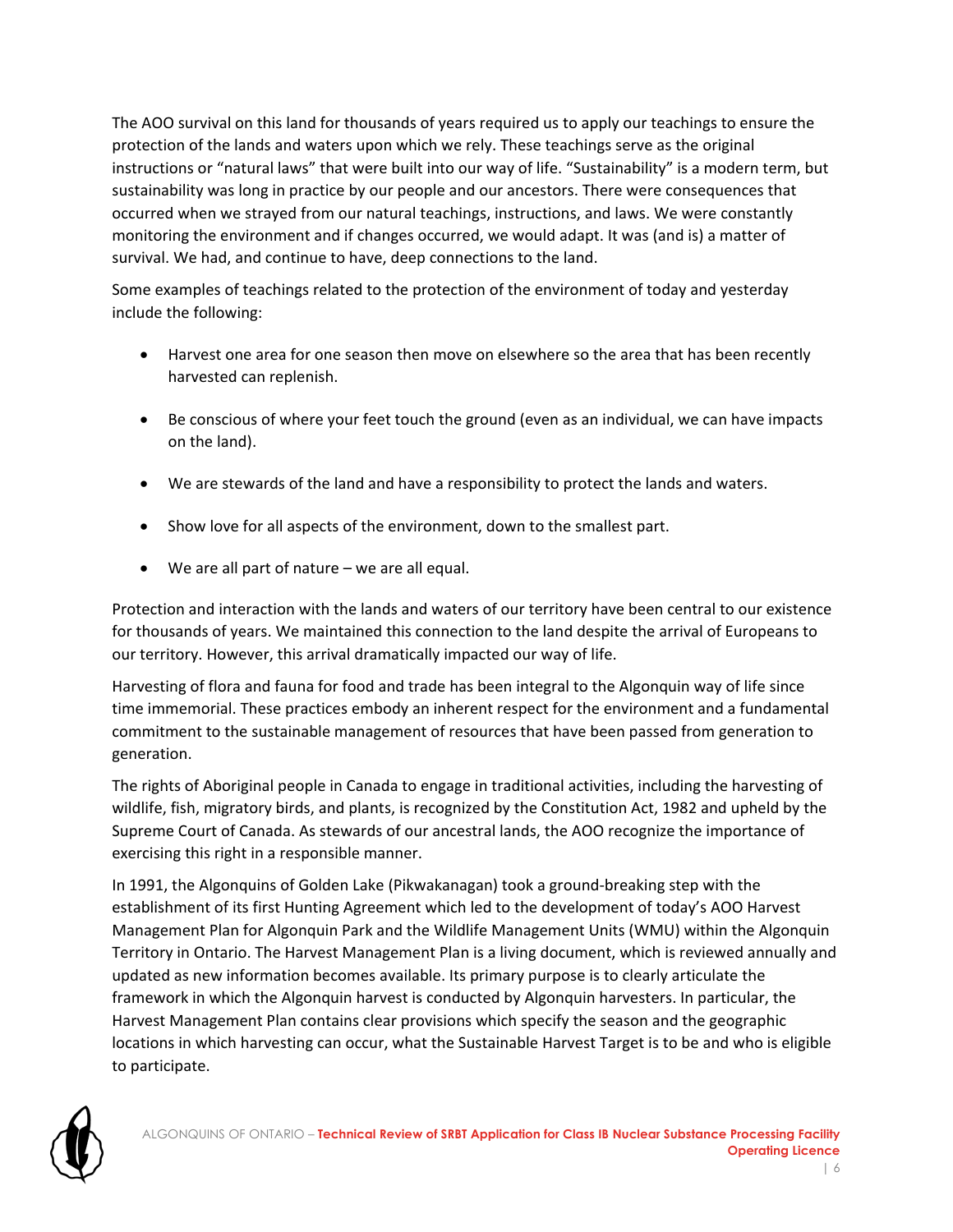Each year, the AOO establishes its Sustainable Harvest Targets for moose and elk for both Algonquin Park and each WMU for the Algonquin Harvest. These Sustainable Harvest Targets are established with input from the Ontario Ministry of Natural Resources and Forestry and are based upon data that addresses wildlife conservation and the sustainability of wildlife populations. The AOO is the one of the first Indigenous groups in Canada that has voluntarily enacted these types of harvest management practices.

To harvest moose and elk under the auspices of the AOO, eligible Algonquins have agreed to participate in a draw-based tag system that is coordinated by the ten individual AOO communities.

The AOO tradition of collectively sharing food and resources has been practiced by the Algonquins for millenniums. In the preservation of this long-held tradition, the sharing of food and resources continues to be commonly practiced today providing meat to Elders and other community members that are unable to participate in the harvest.

Despite such efforts as the Harvesting Agreement, we are now in great competition with many others on this land for the resources that are here.

## <span id="page-9-0"></span>**3.3 AOO Rights and Interests**

The SRBT facility falls directly within the AOO's unceded Settlement Area, as agreed to in the Agreement-in-Principle (AIP) signed by the AOO and the Governments of Ontario and Canada on October 18, 2016. The AOO assert unextinguished and constitutionally protected Aboriginal Rights and interests, including title to the AOO Settlement Area. The signing of the AIP was a key step toward a Final Agreement, and a modern-day Treaty, of which negotiations remain ongoing and will eventually clarify the rights of all concerned with respect to managing lands and resources. By signing the AIP, the AOO and the Crown expressed in a formal way their mutual intention and desire for a lasting partnership. This event signaled the beginning of a new relationship between the AOO and the Crowns, one in which the mistakes of the past must be supplanted by a new type of mutual respect and cooperation.

The AOO land claim was accepted by the Governments of Canada and Ontario for negotiation in the early 1990s and is currently in the final stage of treaty negotiations. When ratified, the agreement will take the form of a modern treaty and will provide certainty about the ownership, use and management of land and natural resources for Algonquins across the unceded AOO Settlement Area.

# <span id="page-9-1"></span>**4.0 Review Findings**

## <span id="page-9-2"></span>**4.1 Summary of SRB Technologies (Canada) Inc.'s Licence Application**

SRBT was first authorized for the operation of the tritium processing facility in 1990 under the Atomic Energy Control Board. Following this first license, SRBT has been issued several licenses by the CNSC and

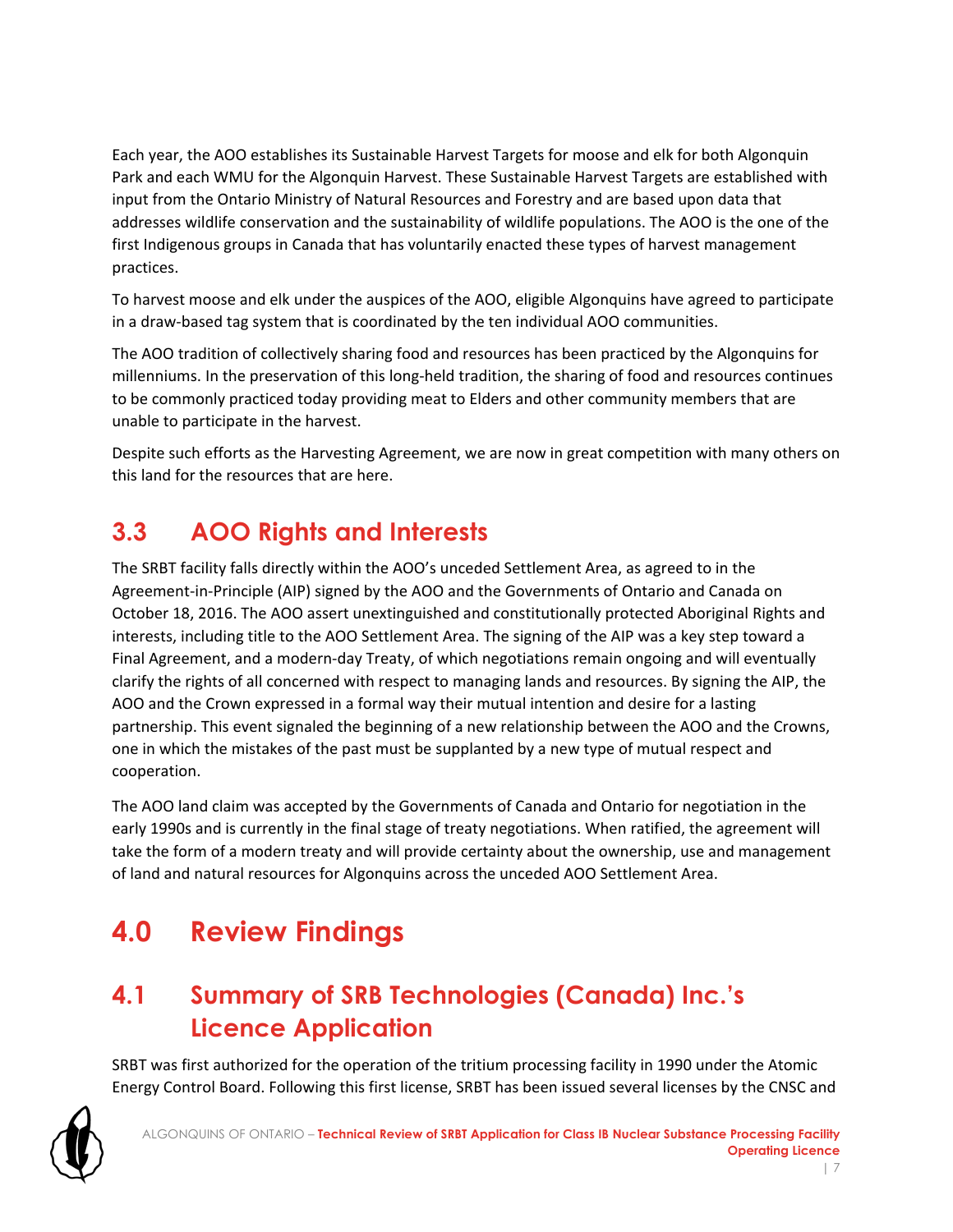its predecessor, the Atomic Energy Control Board. SRBT's current license was issued in 2015 for a period of seven years and is set to expire on June 30, 2022. The Proponent has indicated in their license renewal application that if they are granted a renewal of their current Class IB license, they intend to use the exact same systems and procedures that were used throughout their current licensed period. However, SRBT is requesting a renewed license term of 15 years instead of the previous licensed term of seven years.

The Proponent justifies a longer renewed license term of 15 years due to the stable and unchanging nature of the processing operations and the systems they have put in place to ensure low risk to the public, environment, and staff. The Proponent believes a longer license term would further SRBT's ability to secure financing and long-term contracts with customers and suppliers and increase the confidence of stakeholders that SRBT's operations present little risk to the community. The Proponent also believes a 15-year license term would allow resources to be better allocated to facility and operations improvements, instead of toward license renewal-related costs.

The SRBT nuclear substance processing facility manufactures tritium-powered self-luminous safety lights and devices. The facility is situated in TransCanada Corporate Park of Pembroke, Ontario at 320-140 Boundary Rd. The facility processes and incorporates tritium gas, acquired from the Tritium Removal Facility in Darlington, ON, into coated glass capsules. The tritium decays over time resulting in beta particles being emitted which excite a phosphorescent powder. The resulting product is a continuously illuminated light source that does not require external energy input to remain lit.

In their license application, the Proponent committed to ensuring the risks to their employees, the environment, and members of the public are as low as reasonably achievable; to minimize waste and maximize reuse and recycling opportunities, and to seek opportunities to improve safety and minimize impacts from their operations. The Proponent has also indicated that they will conduct annual internal audits to verify compliance with procedures and requirements, as a mechanism to ensure that their programs and systems are compliant both to regulatory requirements and internal policies and procedures.

The Proponent indicated in their license renewal application that several improvements have been made throughout their current license term to ensure safety is a priority. The Proponent highlighted that their Environmental Management System and Safety Analysis Report have been improved and modernized into full compliance with CSA standards. In 2020, SRBT completed an ERA in accordance with CSA Standards, which includes recommendations from CNSC staff that will be incorporated over the next four years. In 2020, community members from the Algonquins of Pikwakanagan First Nation assisted in the vegetation and environmental sampling activities for the ERA. The results of the ERA also informed an update to the Environmental Management System and related programs. SRBT states that their training program is reviewed annually and has been revised several times since 2015 to ensure improvements are made.

SRBT operates an Environmental Protection Program which includes a framework of monitoring, controlling, and minimizing tritium releases into the environment. This program includes the Environmental Monitoring Program, the Groundwater Protection Program, Ground Water Monitoring Program, and the Effluent Monitoring Program. As part of the Ground Water Monitoring Program, SRBT uses in-house monitoring practices, and compares its results to an independent third-party laboratory

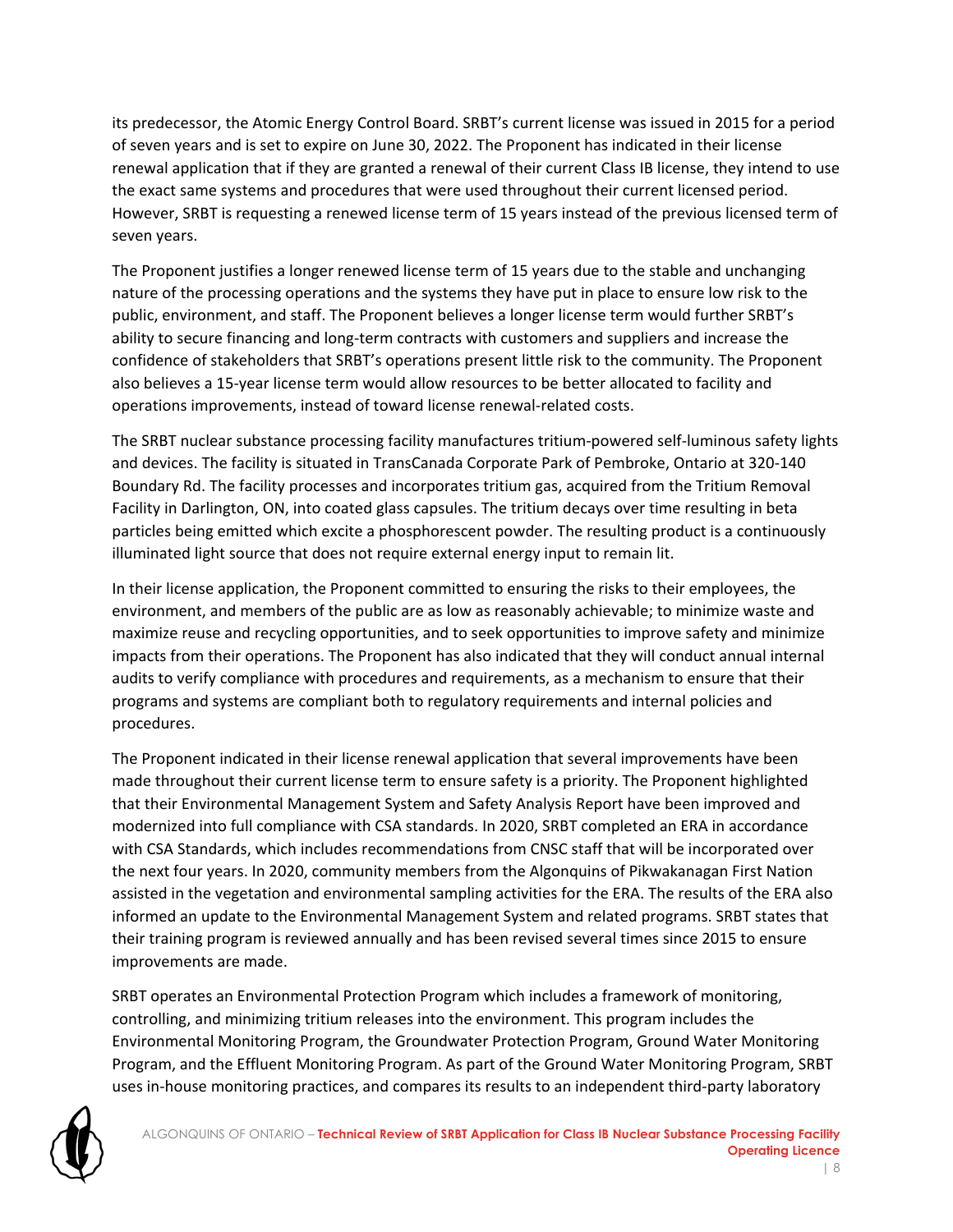each year. In 2020, monitoring services for air concentrations, precipitation and river water concentrations provided by an independent third-party laboratory were interrupted due the COVID-19 pandemic. As a result of this interruption, SRBT developed and implemented procedures to also conduct this monitoring in-house and decided to keep these monitoring activities in-house moving forward. SRBT are researching and planning to develop a dedicated in-house laboratory for low-level environmental sample counting.

As part of the Proponent's Radiation Safety Program, radiation risks are minimized through routine detection of radiation and radiological contamination using multiple stationery and portable instruments. As well, tritium-in-air monitors are located at strategic locations throughout active areas to allow for continuous monitoring. The SRBT facility is divided into three radiological safety zones based on the level of radiological hazards associated with each area and the contamination controls in place. Each area has specific controls to protect personnel from hazards, including personal protective equipment and clothing requirements, and buffer zones between areas. The facility's ventilation system includes negative-pressure ventilation where nuclear substances are processed, controlled, and monitored to ensure all tritium gas is removed from the area. The tritium which is released by the active ventilation system is monitored, quantified, and reported to CNSC staff annually. As well, routine contamination monitoring is conducted by SRBT to monitor the amount of contamination present at any given time. SRBT obtains data on employee effective doses of ionizing radiation through monitoring tritium concentrations using urinalysis. Over the past seven years, the Proponent has demonstrated that effective worker doses for employees and contractors working in the facility have been consistently well below the regulatory limits. As well, the maximum effective dose for a member of the public was well below the regulatory limit of 1 mS/year over the last 7 years. The Proponent reports that modeled emergency and accident scenarios show that even the most limiting emergency scenario would result in the anticipated effective dose to any person being well below regulatory limits for routine operations.

SRBT stated that over the course of the current operating license, no radiation or environmental protection-related action level has been exceeded, and the radiological impacts from their operations were demonstrated to be well within acceptable regulatory limits. This includes the limits on the amount of tritium possessed by SRBT at any time and the limits of tritium released into the environment in any form. Moreover, SRBT demonstrated through their Groundwater Monitoring Program that the average annual concentration of tritium decreased in all SRBT monitoring wells between 2015-2021, with only one isolated well (MW06-10) exhibiting an annual average tritium concentration of 30,153 Bq/L in 2021, which is more than the Ontario Drinking Water Guideline value of 7,000 Bq/L. SRBT has indicated that over the next 15 years they expect to see either a stable or increasing amount of tritium processed each year through at the facility. Despite the increase in production, SRBT has indicated that they will remain committed to maintaining either stable or decreased ratios of tritium released into the atmosphere compared to what is processed.

SRBT's production of gaseous tritium light sources and devices results in small quantities of tritiumcontaminated waste materials being produced. SRBT has a Waste Management Plan in place to ensure that waste is minimized, assessed, stored, processed safely, and disposed of in accordance with all requirements. No safety issues or significant events related to waste management occurred during the current license phase.

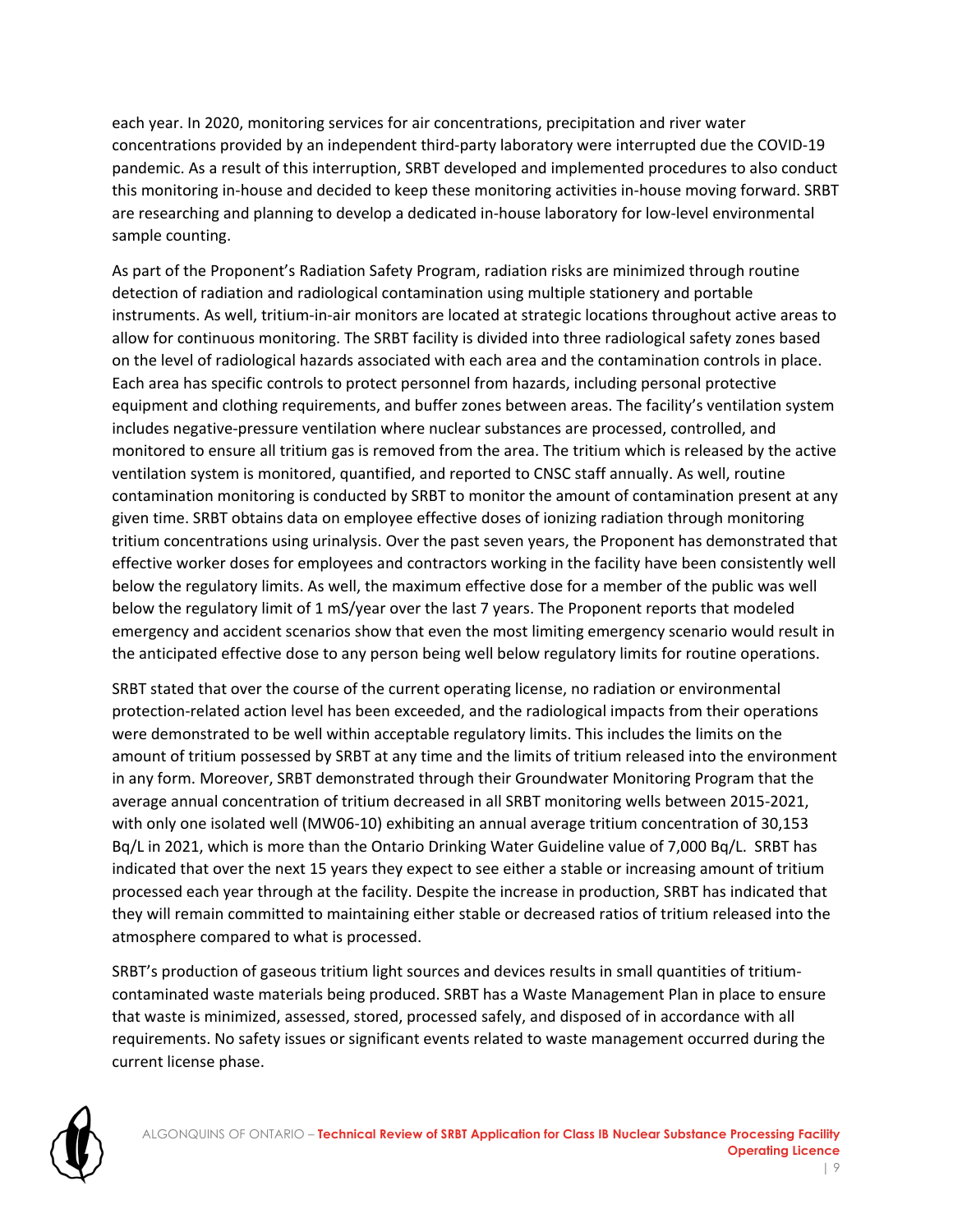SRBT state in their license renewal application that in 2019 they updated their Preliminary Decommissioning Plan for the facility, including a revised estimate for the cost of decommissioning. The SRBT Financial Guarantee for decommissioning is a cash fund held in escrow, and does not rely on any letters of credit, bonds, insurance, or other expressed commitments. In 2020, the value of the Financial Guarantee was increased to the revised estimate outlined in the updated Preliminary Decommissioning Plan. The Proponent has indicated that CNSC has accepted their revised Preliminary Decommissioning Plan and the updated cost estimate for facility decommissioning and that CNSC staff have confirmed that the proposed financial guaranteed instruments are acceptable and meet their expectations. There is no planned end date for the operation of the facility, and therefore there is no set time frame for the decommissioning phase of the facility to commence.

SRBT has described in their license renewal application that they are a member of the CCAB and have participated in outreach with local Indigenous communities throughout the license term. Outreach and engagement events highlighted within their application include collaboration with the Algonquins of Pikwakanagan First Nation (APFN) during vegetation and environmental sampling activities for the ERA project, observing Canada's National Day for Truth and Reconciliation, and participating in Indigenous Awareness training led by the First Peoples Group and coordinated through the Canadian Nuclear Association. SRBT has further outlined that they intend to continue building relationships with Indigenous communities in the vicinity of the facility.

### <span id="page-12-0"></span>**4.2 Summary of CNSC Review of SRB Technologies (Canada) Inc. Licence Application**

CNSC staff reviewed SRBT's licence application and have prepared a Commission Member Document based on their review and assessment. The document provides an overview of the CNSC staff review, assessment of the licence application and summary of the past performance of the facility. It also includes a proposed licence and licence conditions handbook. The handbook identifies compliance verification criteria, recommendations, and guidance to provide information to the Proponent on how to conform with the licence regulatory requirements.

As part of their review, CNSC staff evaluated the Proponent's planned measures, programs and procedures for each Safety and Control Area to verify that the Proponent could meet regulatory requirements and expectations associated with the issuance of the Class IB licence. The Safety and Control Areas assessed as part of CNSC's review included: management system, human performance management, operating performance, safety analysis, physical design, fitness for service, radiation protection, conventional health and safety, environmental protection, emergency management and fire protection, waste management, security, safeguards and non-proliferation, and packaging and transport.

Based on their review, CNSC staff determined that the Proponent's performance during the current licensing term was satisfactory and met regulatory requirements. Further to this, CNSC staff concluded that SRBT has sufficient measures in place to safeguard the environment, human health, and safety, and maintain security obligations during the proposed license term. The CNSC also verified that the Proponent's application complies with regulatory requirements. CNSC staff determined that the

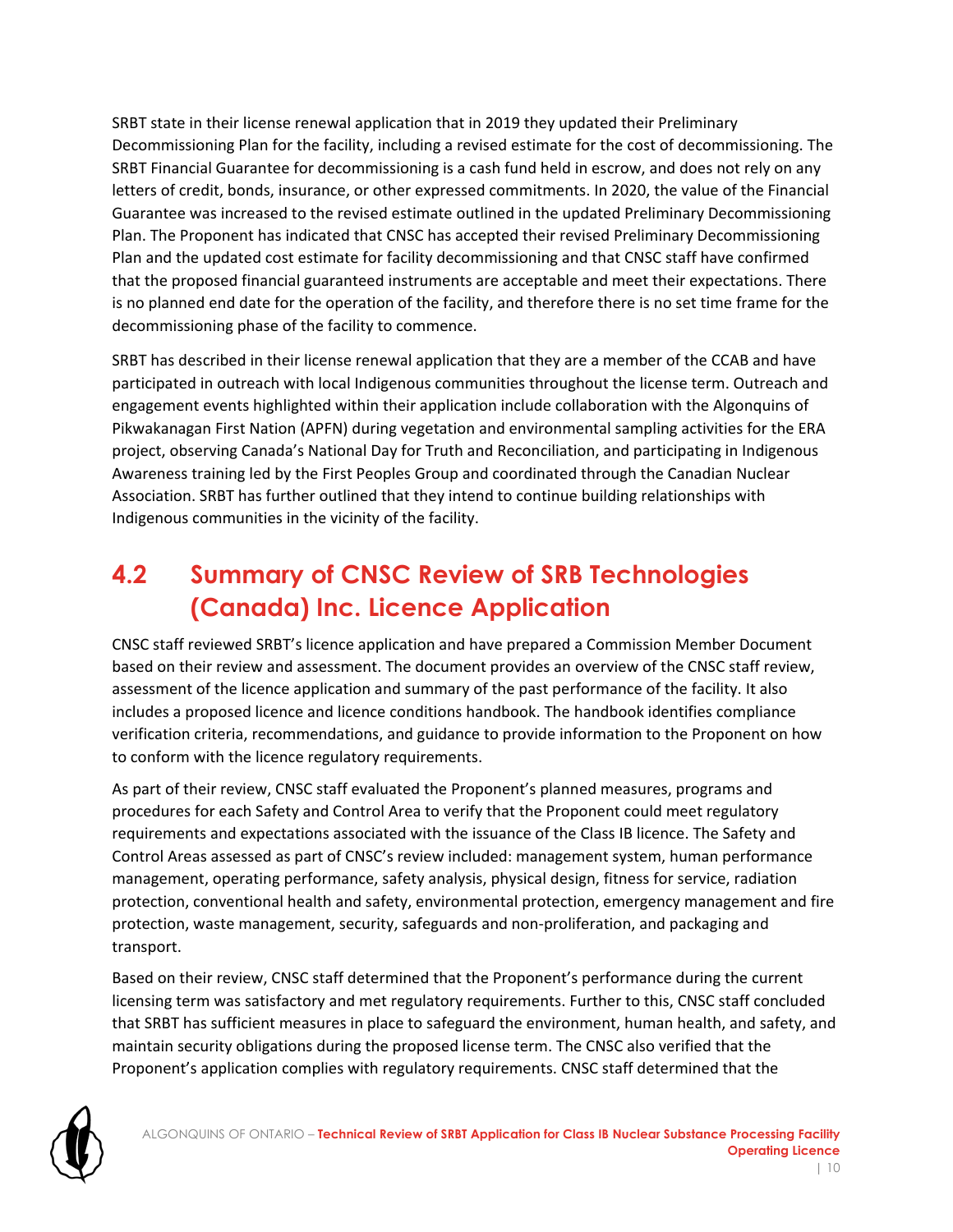proposed license period of 15 years is appropriate given SRBT's consistent and satisfactory performance over the current license period, and the sufficient reporting processes in place to monitor SRBT's performance over the proposed license period. CNSC staff recommend in the Commission Member Document that the Commission renew SRBT's licence to operate the proposed nuclear substance processing facility for the requested fifteen-year period (July 1, 2022, to June 30, 2037).

### <span id="page-13-0"></span>**4.3 Evaluation and Recommendations**

In Section 3.3.3 of SRBT's license renewal application, the Proponent states that the amount of tritium processed within their facility is expected to either remain stable or increase, and that they will ensure the ratio of tritium released to the atmosphere to tritium that is processed will remain stable or decrease with time. They did not provide further details on how the increased tritium processing and associated increased emissions would impact the local environment.

In Section 4.2 of SRBT's license renewal application, the Proponent notes that they intend to continue to build relationships with Indigenous communities. However, the Proponent provides no further details about continued engagement with the AOO throughout the proposed license term, beyond providing copies of the renewal application document.

Also in Section 4.2 of SRBT's license renewal application, the Proponent states that they collaborated with the Algonquins of Pikwakanagan First Nation (APFN) during the SRBT Environmental Risk Assessment (ERA) project, specifically in the process of environmental sampling and implementing recommendations from the initial ERA report.

Lastly, in Section 3.9.2 of SRBT's license renewal application, the Proponent noted that annual tritium concentrations (30,153 Bq/L in 2021) within groundwater monitoring well MW06-10 are well above the Ontario Drinking Water Quality Standard (7,000 Bq/L) and that the well is not a source of drinking water.

# <span id="page-13-1"></span>**5.0 Summary and Conclusion**

SRBT is a leader in the manufacturing and distribution of self-luminous safety signs and devices, including safety signs for harsh environments, aircraft safety signs and self-luminous devices for peacekeeping forces. If granted, the licence would allow SRBT to operate a tritium processing facility for the next 15 years for the purposes of manufacturing these radiation devices. SRBT has indicated in their license application that the activities under the requested license application are the same as those currently approved under their existing license application.

SRBT has demonstrated in their licence application that the effective dose to both nuclear energy workers and the public because of their facility operations are very low and within acceptable limits. SRBT also noted that during their current license term, there have been no action level exceedances, and their 2017 Safety Analysis Report reported that even under a worst-case incident, workers and members of the public are not expected to exceed the effective dose limits.

As the AOO did not identify any significant environmental or human health concerns during our review of SRBT's licence application, no issues or concerns have been identified by the AOO.